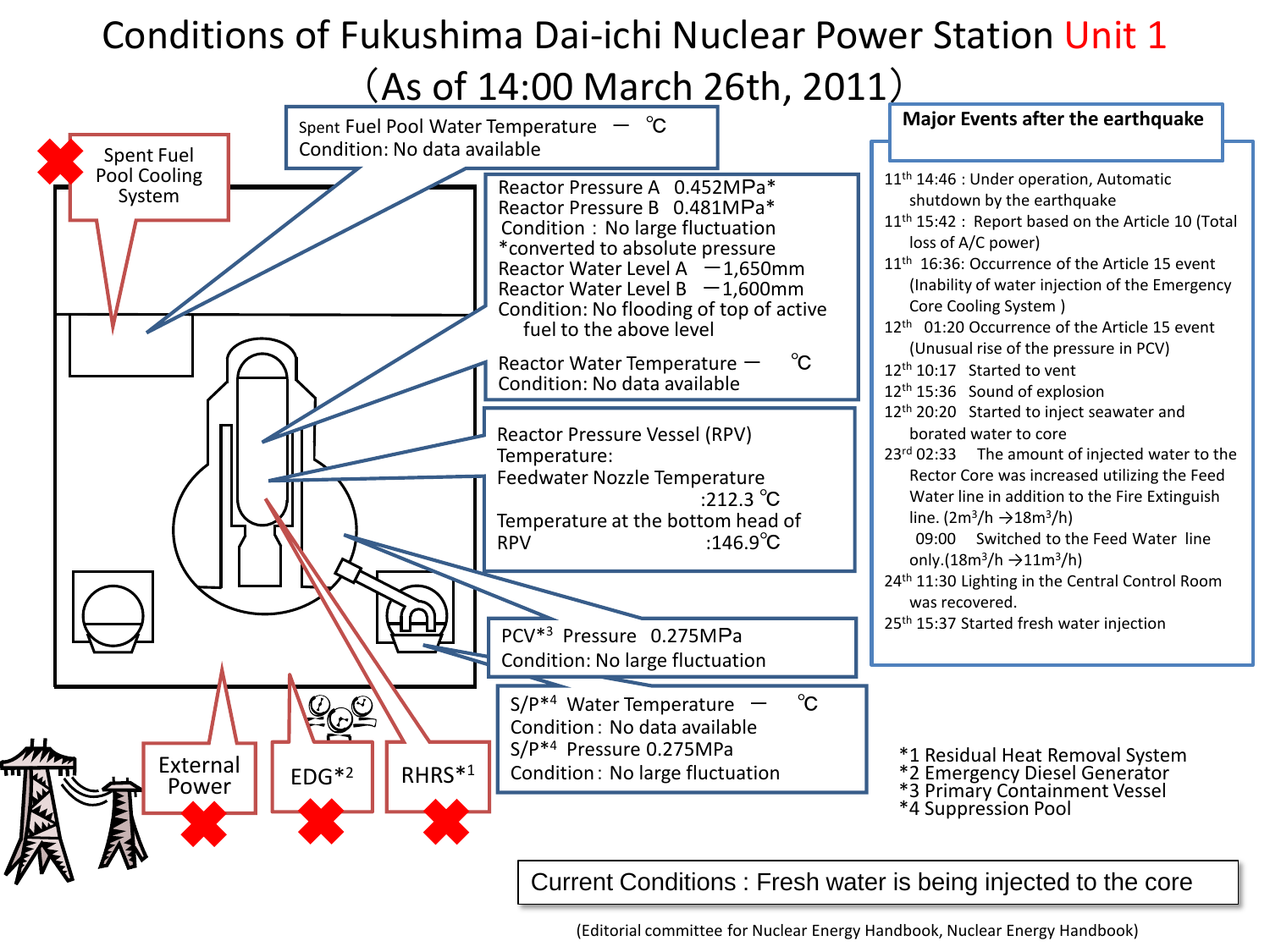## Conditions of Fukushima Dai-ichi Nuclear Power Station Unit 2 (As of 14:00 March 26th, 2011)

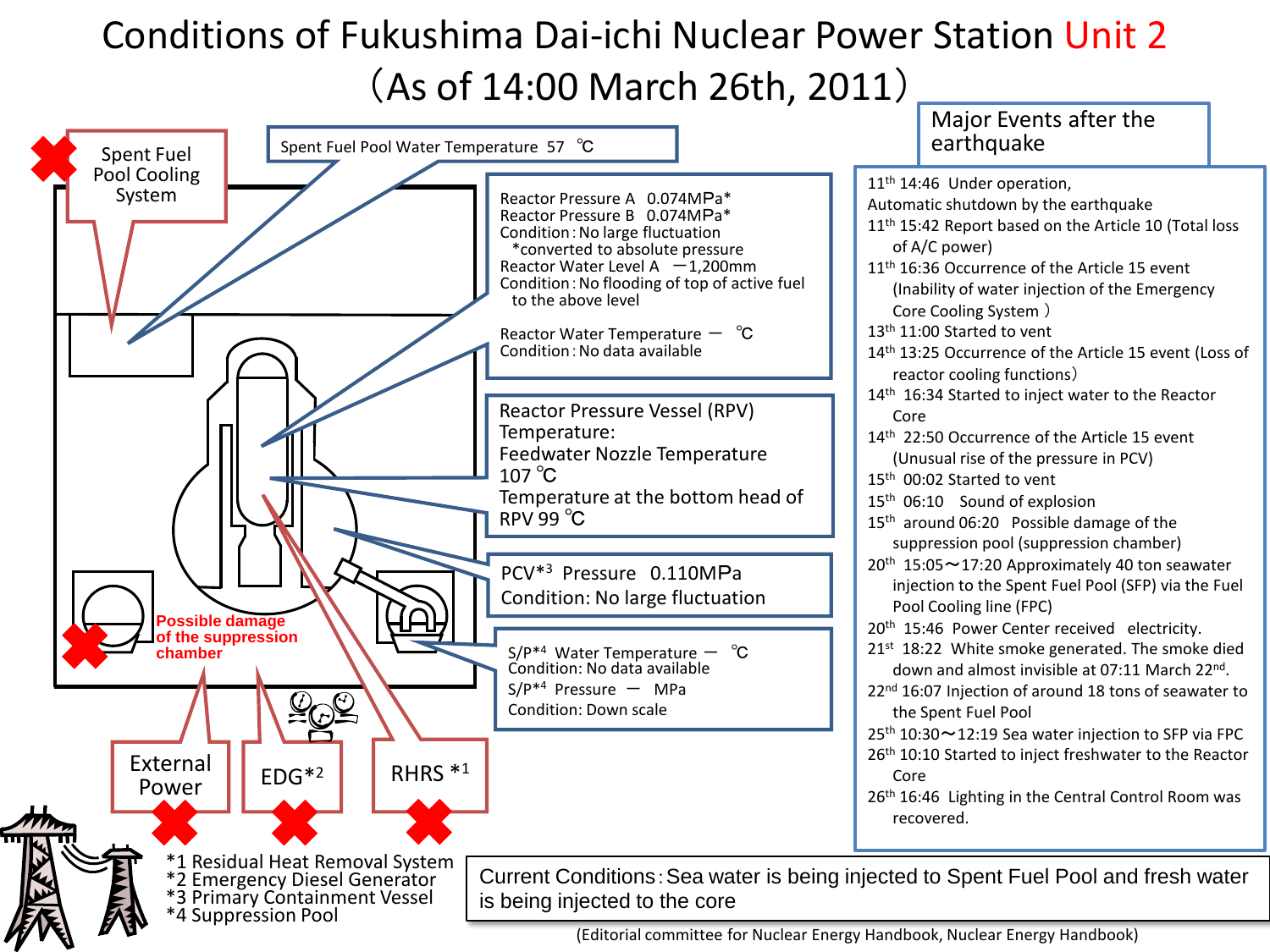# Conditions of Fukushima Dai-ichi Nuclear Power Station Unit 3

### (As of 14:00 March 26th, 2011)

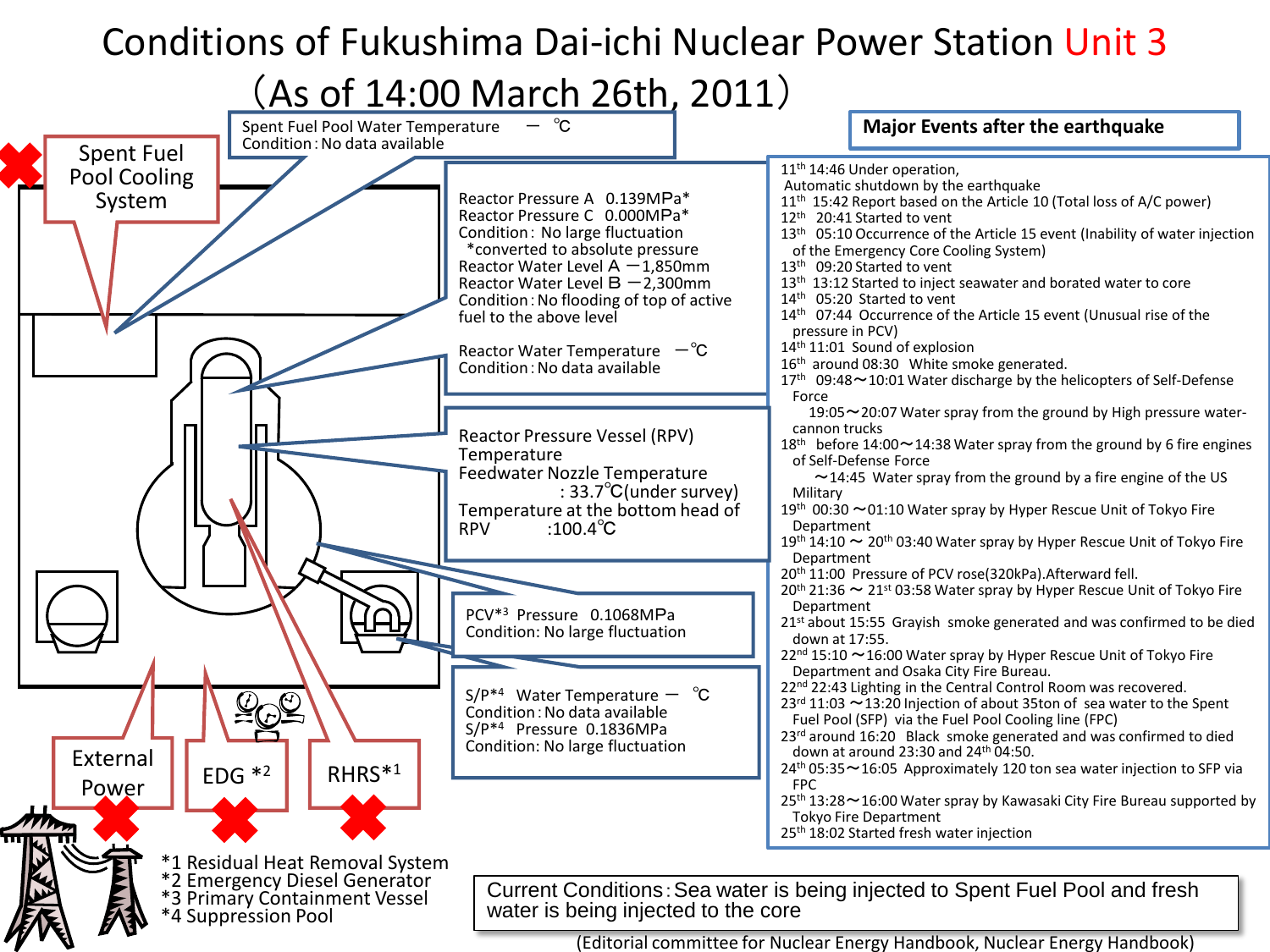#### $\blacksquare$ onditions of Fukushima Dai-ichi Nuclear Power Station Unit Conditions of Fukushima Dai-ichi Nuclear Power Station Unit 4  $(As of 14:00 March 26th, 2011)$  Major events after the



\*3 Reactor Pressure Vessel (Editorial committee for Nuclear Energy Handbook, Nuclear Energy Handbook)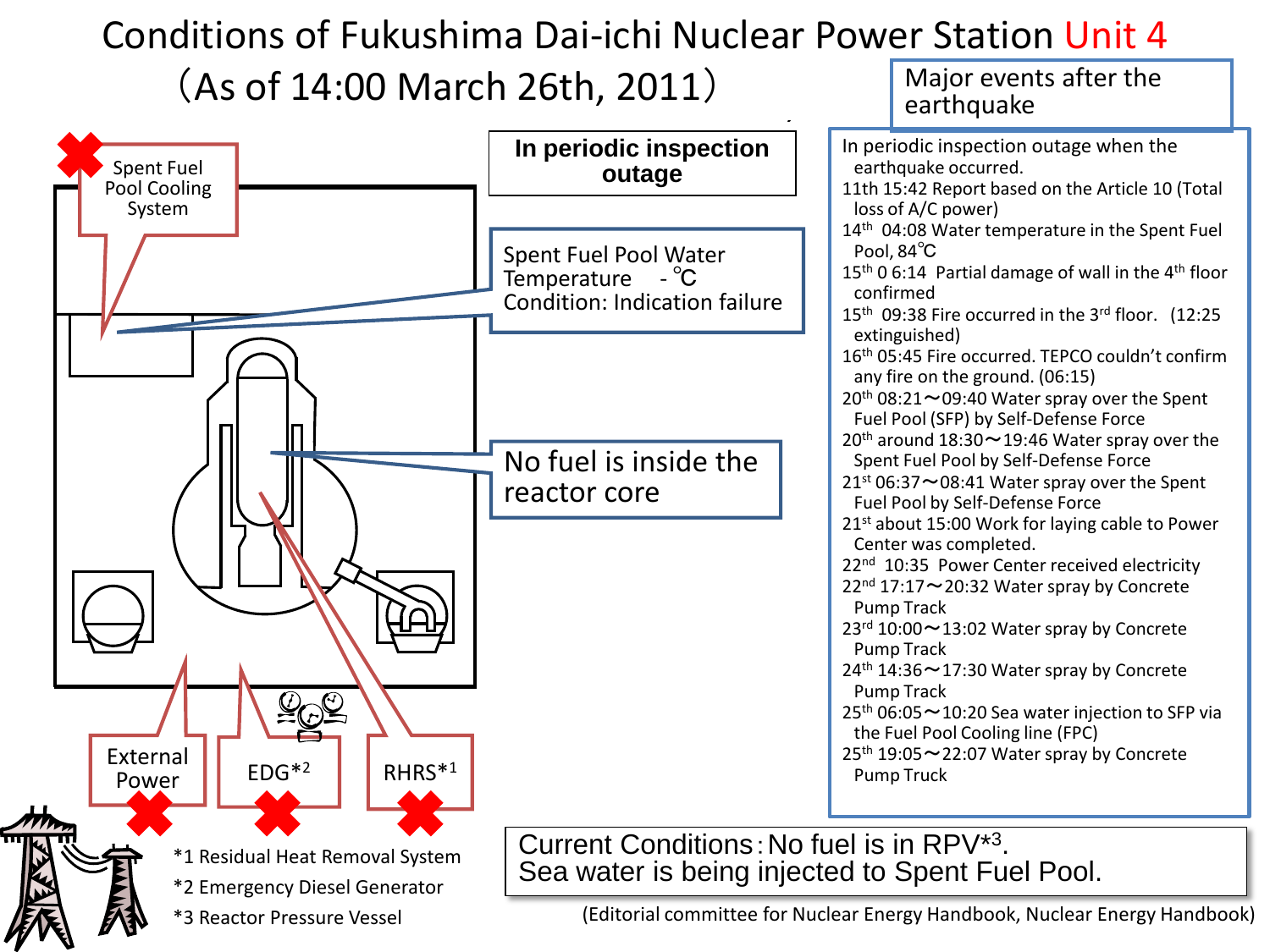# Conditions of Fukushima Dai-ichi Nuclear Power Station Unit 5 (As of 14:00 March 26th, 2011)